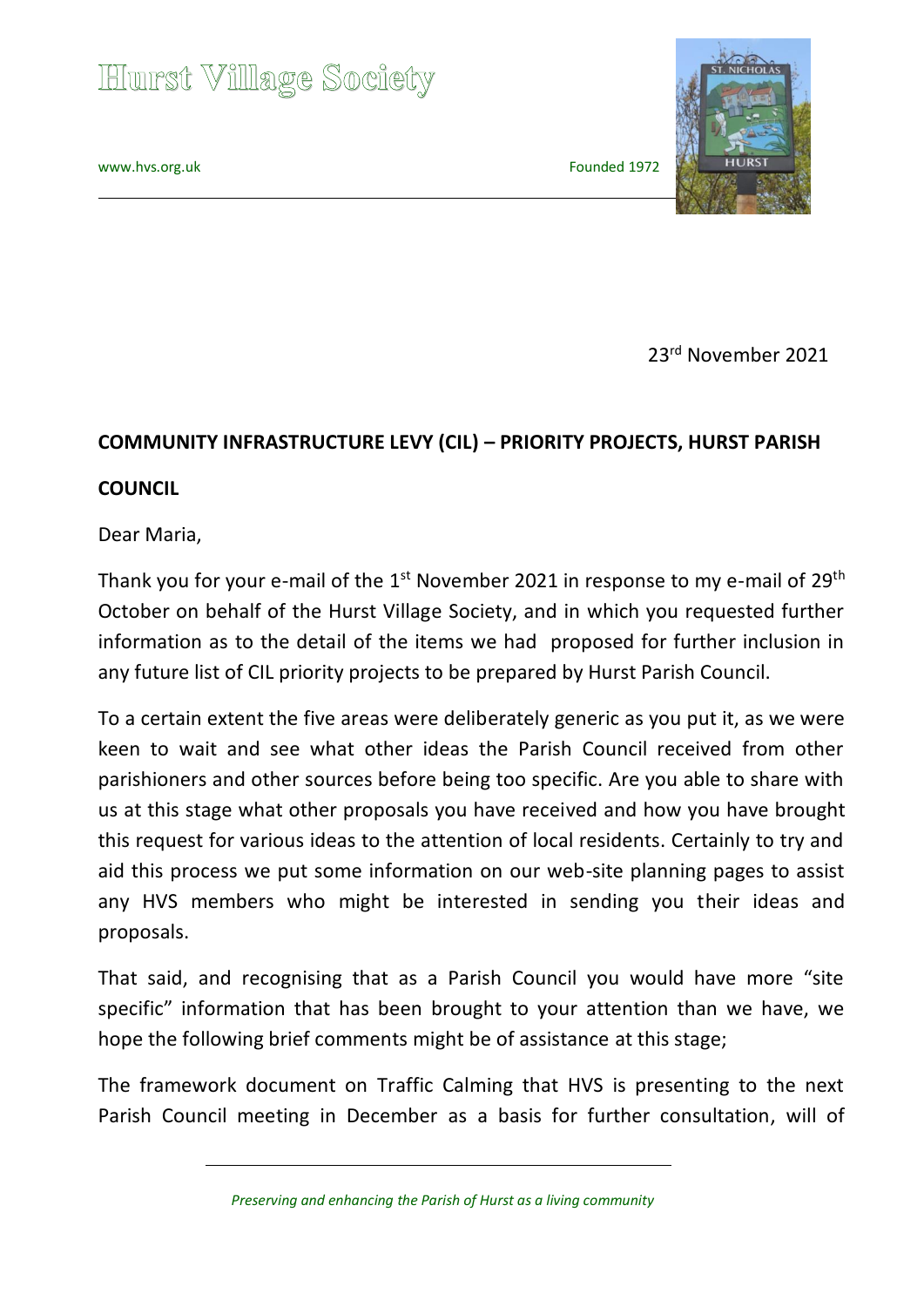course have some cost implications and CIL money could be a ready and proper source of funding for some of the proposals included if they were deemed appropriate.

In terms of flood and water management, and working in conjunction with Thames Water and Wokingham Borough Council (WBC) simple tasks such as repairing, clearing out and reinstating existing drainage ditches and additional cleaning and repairing of street drains, could again quite rightly be funded from this source.

Safe Routes to school were discussed at a recent Parish Council meeting and in particular Tape Lane, so again with the cooperation of WBC, CIL monies could be used to help fund the provision of what appears to be a much needed and requested safe route to school.

Using local knowledge and of course with the permission and co-operation of land owners (or on Parish Council land) construct natural habitats aimed at increasing both the numbers and varieties of locally found fauna and flora. Where these might involve rare or protected species, cameras could be installed with a direct link to the school which could bring natural history lessons alive and make local children even more aware of their local environment.

The huge success of the recent fun day and cricket match when over 200 local residents attended Hurst Cricket Club showed how valuable these facilities in the heart of the village are to the local community. Again CIL monies could be used to upgrade and enhance facilities there eg the practice nets, improvements to the dressing rooms and communal areas in the pavilion, storage sheds, and the actual playing surface.

We would imagine improvements to local public transport was a subject the Parish Council was constantly in discussion with both WBC, and local bus providers and therefore the Parish Council, more so than HVC would be aware of the need and exact location of greater links both within the village and also to essential facilities not located in the village, that could be provided for all ages. CIL monies could be extremely useful in helping to bring about some of these improvements.

As we have said before, this list is not exhaustive but we have tried to be both realistic and imaginative in our comments, which we hope are helpful in your deliberations, and HVS would be happy to join your representatives and others in any further discussions on this matter.

Yours sincerely,

John Osborne, on behalf of Hurst Village Society